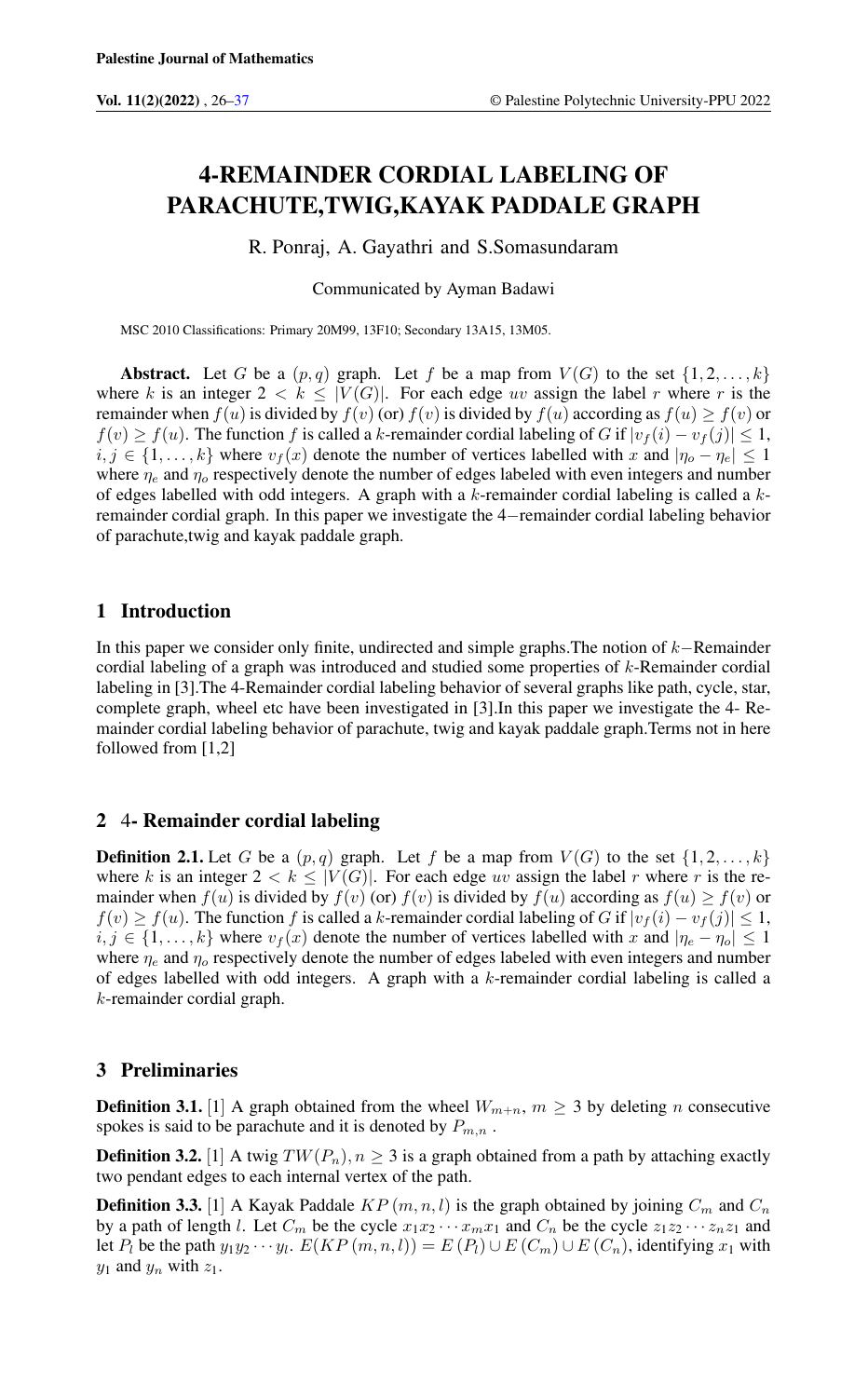# 4 Main results

**Theorem 4.1.** *The Parachute*  $P_{m,n}$  *is* 4−*remainder cordial for all*  $m \geq 3, n \geq 1$ *.* 

*Proof.* Let  $V(P_{m,n}) = \{x, x_i, y_j : 1 \le i \le m, 1 \le j \le n\}$  and  $E(P_{m,n}) = \{xx_i : 1 \le i \le m\}$  ${x_i x_{i+1} : 1 \le i \le m-1} \cup {y_i y_{j+1} : 1 \le j \le n-1} \cup {x_1 y_1, x_m y_n}.$ 

First assign the label the label 3 to the vertex  $x$ . Next assign the labels to the remaining vertices.There are 4 cases arises.

**Case(i).**  $m \equiv 0 \pmod{4}$ There are four cases arises.

#### **Subcase(i).**  $n \equiv 0 \pmod{4}$

First assign the labels 1, 2, 3, 4 to the vertices  $x_1, x_2, x_3, x_4$  and then assign the labels 1, 2, 3, 4 to the vertices  $x_4, x_6, x_7, x_8$ . Proceed this process until we reach  $x_m$ . Secondly assign the labels 1, 2, 3, 4 to the vertices  $y_1, y_2, y_3, y_4$  and then assign the labels 1, 2, 3, 4 to the vertices  $y_4, y_6, y_7, y_8$ . Proceed this process until we reach  $y_n$ .

#### Subcase(ii).  $n \equiv 1 \pmod{4}$

Now we assign the labels 1, 2, 3, 4 to the vertices  $x_1, x_2, x_3, x_4$  and then assign the labels 1, 2, 3, 4 to the vertices  $x_4, x_6, x_7, x_8$ . Proceeding like this until we reach  $x_m$ . Also assign the labels 1, 2, 3, 4 to the vertices  $y_1, y_2, y_3, y_4$  and then assign the labels 1, 2, 3, 4 to the vertices  $y_4, y_6, y_7, y_8$ . Proceeding like this until we reach  $y_{n-1}$ . Lastly assign the label 1 to the vertex  $y_n$ .

## Subcase(iii).  $n \equiv 2 \pmod{4}$

Assign the labels 1, 2, 3, 4 to the vertices  $x_1, x_2, x_3, x_4$  and then assign the labels 1, 2, 3, 4 to the vertices  $x_4, x_6, x_7, x_8$ .continuing like this until we reach  $x_{m-4}$ .Next assign the labels 1, 2, 4, 2 to the vertices  $x_{m-3}, x_{m-2}, x_{m-1}, x_m$ . Also assign the labels 1, 2, 3, 4 to the vertices  $y_1, y_2, y_3, y_4$ and then assign the labels 1, 2, 3, 4 to the vertices  $y_4$ ,  $y_6$ ,  $y_7$ ,  $y_8$  continuing like this until we reach  $y_{n-2}$ . Lastly assign the label 4, 3 to the vertices  $y_{n-1}, y_n$ .

#### Subcase(iv).  $n \equiv 3 \pmod{4}$

First assign the labels 1, 2, 3, 4 to the vertices  $x_1, x_2, x_3, x_4$  and then assign the labels 1, 2, 3, 4 to the vertices  $x_4, x_6, x_7, x_8$  countinuing this process until we reach  $x_{m-4}$ .Next assign the labels 1, 2, 4, 2 to the vertices  $x_{m-3}, x_{m-2}, x_{m-1}, x_m$ . Secondly assign the labels 1, 2, 3, 4 to the vertices  $y_1, y_2, y_3, y_4$  and then assign the labels 1, 2, 3, 4 to the vertices  $y_4, y_6, y_7, y_8$ . Proceeding like this until we reach  $y_{n-3}$ . Lastly assign the label 1, 4, 3 to the vertices  $y_{n-2}$ ,  $y_{n-1}$ ,  $y_n$ .

Thus the table 1 given below shows that  $P_{m,n}$  is 4-remainder cordial.

| Nature of $n$         | $v_f(1)$ | $v_{f}(2)$ | $v_{f}(3)$ | $v_f(4)$ | $\eta_e$ | $\eta_o$ |
|-----------------------|----------|------------|------------|----------|----------|----------|
| $n \equiv 0 \pmod{4}$ | $m+n$    | $m+n+4$    | $m+n$      | $m+n$    | $2m+n$   | $2m+n$   |
| $n \equiv 1 \pmod{4}$ | $m+n+3$  | $m+n-1$    | $m+n+3$    | $m+n-1$  | $2m+n+1$ | $2m+n-1$ |
| $n \equiv 2 \pmod{4}$ | $m+n-2$  | $m+n+2$    | $m+n+2$    | $m+n+2$  | $2m+n$   | $2m+n$   |
| $n \equiv 3 \pmod{4}$ | $m+n+1$  | $m+n+1$    | $m+n+1$    | $m+n+1$  | $2m+n+1$ | $2m+n-1$ |

## Table 1.

**Case(ii).**  $m \equiv 1 \pmod{4}$ There are four cases arises.

## Subcase(i).  $n \equiv 0 \pmod{4}$

First assign the labels 1, 2, 3, 4 to the vertices  $x_1, x_2, x_3, x_4$  and then assign the labels 1, 2, 3, 4 to the vertices  $x_4, x_6, x_7, x_8$ .Proceed this process until we reach  $x_{m-1}$ .Next assign the label 2 to the vertex  $x_m$ . Also assign the labels 1, 2, 3, 4 to the vertices  $y_1, y_2, y_3, y_4$  and then assign the labels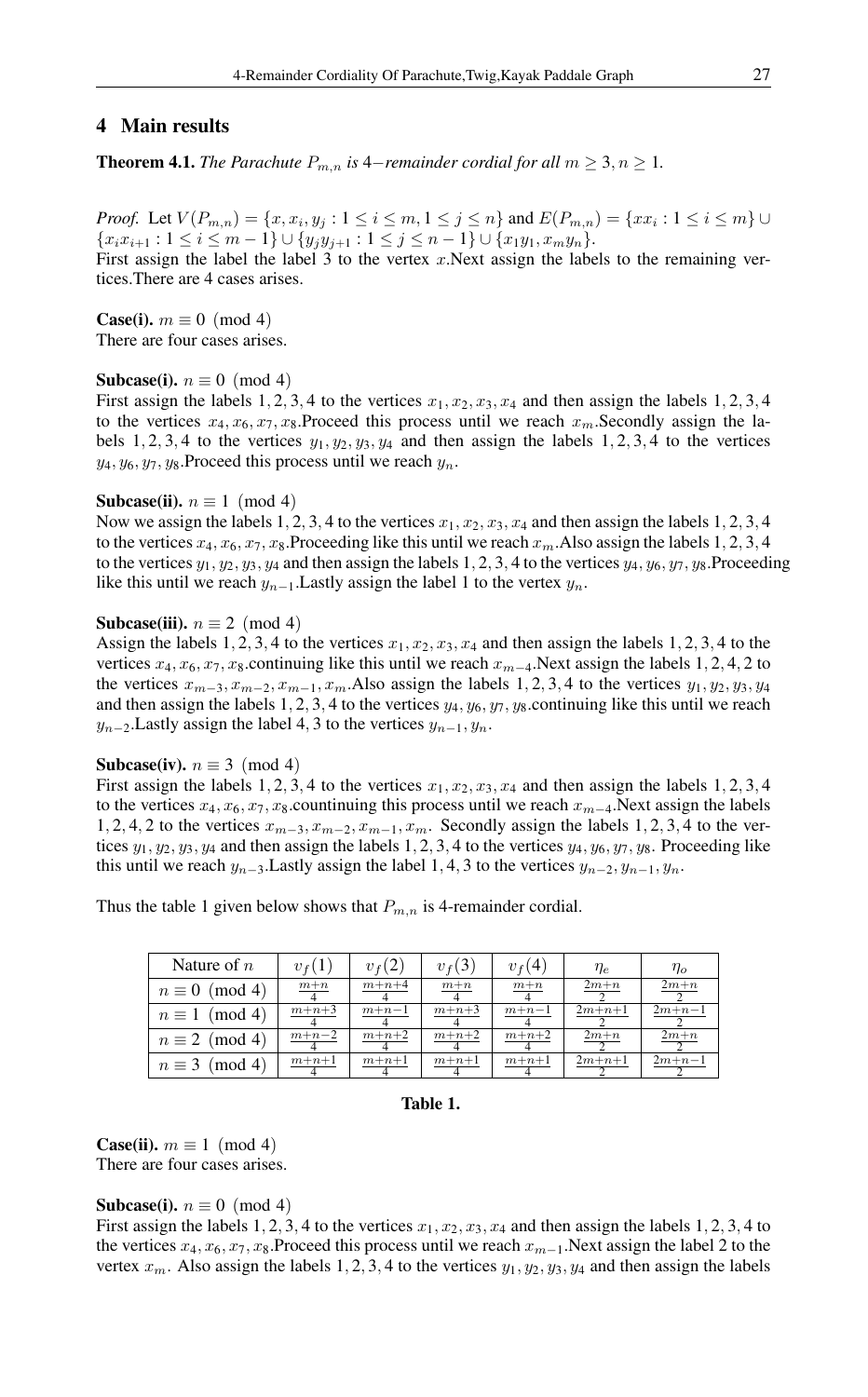1, 2, 3, 4 to the vertices  $y_4, y_6, y_7, y_8$ . Proceed this process until we reach  $y_n$ .

## **Subcase(ii).**  $n \equiv 1 \pmod{4}$ .

Assign the labels 1, 2, 3, 4 to the vertices  $x_1, x_2, x_3, x_4$  and then assign the labels 1, 2, 3, 4 to the vertices  $x_4, x_6, x_7, x_8$ . Proceeding like this until we reach  $x_m$ . Next assign the label 2 to the vertex  $x_m$ . Secondly assign the labels 1, 2, 3, 4 to the vertices  $y_1, y_2, y_3, y_4$  and then assign the labels 1, 2, 3, 4 to the vertices  $y_4, y_6, y_7, y_8$ .Proceeding like this until we reach  $y_{n-1}$ .Lastly assign the label 1 to the vertex  $y_n$ .

## Subcase(iii).  $n \equiv 2 \pmod{4}$ .

We assign the labels 1, 2, 3, 4 to the vertices  $x_1, x_2, x_3, x_4$  and then assign the labels 1, 2, 3, 4 to the vertices  $x_4, x_6, x_7, x_8$ .In similar manner assign the labels until we reach  $x_{m-5}$ .Next assign the label 2 to the vertices  $x_{m-4}, x_{m-3}, x_{m-2}$  then assign the label 4 to the vertices  $x_{m-1}, x_m$ . Secondly assign the labels 1, 2, 3, 4 to the vertices  $y_1, y_2, y_3, y_4$  and then assign the labels 1, 2, 3, 4 to the vertices  $y_4, y_6, y_7, y_8$ .In similar way proceed this until we reach  $y_{n-6}$ .Lastly Next assign the label 1 to the vertices  $y_{n-5}$ ,  $y_{n-4}$ ,  $y_{n-3}$ , and assign the label 4 to the vertex  $y_{n-1}$  then assign the label 3 to the vertices  $y_{n-2}, y_n$ .

## **Subcase(iv).**  $n \equiv 3 \pmod{4}$ .

Now assign the labels 1, 2, 3, 4 to the vertices  $x_1, x_2, x_3, x_4$  and then assign the labels 1, 2, 3, 4 to the vertices  $x_4, x_6, x_7, x_8$ .Proceed this process until we reach  $x_{m-5}$ .Next assign the labels 1, 2, 2, 4, 4 to the vertices  $x_{m-4}, x_{m-3}, x_{m-2}, x_{m-1}, x_m$ . Secondly assign the labels 1, 2, 3, 4 to the vertices  $y_1, y_2, y_3, y_4$  and then assign the labels 1, 2, 3, 4 to the vertices  $y_4, y_6, y_7, y_8$ . Proceeding this process until we reach  $y_{n-3}$ . Lastly assign the label 1, 2, 3 to the vertices  $y_{n-2}, y_{n-1}, y_n$ .

Thus the table 2 given below shows that  $P_{m,n}$  is 4−remainder cordial.

| Nature of $n$         | $v_f(1)$ | $v_f(2)$ | $v_{f}(3)$ | $v_{f}(4)$ | $\eta_e$ | $\eta_{o}$ |
|-----------------------|----------|----------|------------|------------|----------|------------|
| $n \equiv 0 \pmod{4}$ | $m+n-1$  | $m+n+3$  | $m+n+3$    | $m+n-1$    | $2m+n$   | $2m+n$     |
| $n \equiv 1 \pmod{4}$ | $m+n+2$  | $m+n+2$  | $m+n+2$    | $m+n-2$    | $2m+n+1$ | $2m+n-1$   |
| $n \equiv 2 \pmod{4}$ | $m+n+1$  | $m+n+1$  | $m+n+1$    | $m+n+1$    | $2m+n$   | $2m+n$     |
| $n \equiv 3 \pmod{4}$ | $m+n$    | $m+n+4$  | $m+n$      | $m+n$      | $2m+n+1$ | $2m+n-1$   |

## Table 2.

**Case(iii).**  $m \equiv 2 \pmod{4}$ . There are four cases arises.

## Subcase(i).  $n \equiv 0 \pmod{4}$ .

First assign the labels 1, 2, 3, 4 to the vertices  $x_1, x_2, x_3, x_4$  and then assign the labels 1, 2, 3, 4 to the vertices  $x_4, x_6, x_7, x_8$ . In similar manner assign the labels to the vertices upto  $x_{m-2}$ . Next assign the label 4, 2 to the vertex  $x_{m-1}, x_m$ . Secondly assign the labels 1, 2, 3, 4 to the vertices  $y_1, y_2, y_3, y_4$  and then assign the labels 1, 2, 3, 4 to the vertices  $y_4, y_6, y_7, y_8$  continue like this until we reach  $y_n$ .

# Subcase(ii).  $n \equiv 1 \pmod{4}$

Now assign the labels 1, 2, 3, 4 to the vertices  $x_1, x_2, x_3, x_4$  and then assign the labels 1, 2, 3, 4 to the vertices  $x_4, x_6, x_7, x_8$ . Proceeding like this until we reach  $x_m$ . Next assign the label 4, 2 to the vertex  $x_{m-1}, x_m$ . Secondly assign the labels 1, 2, 3, 4 to the vertices  $y_1, y_2, y_3, y_4$  and then assign the labels 1, 2, 3, 4 to the vertices  $y_4, y_6, y_7, y_8$ .Proceeding like this until we reach  $y_{n-1}$ .Lastly assign the label 1 to the vertex  $y_n$ .

#### **Subcase(iii).**  $n \equiv 2 \pmod{4}$ .

Assign the labels 1, 2, 3, 4 to the vertices  $x_1, x_2, x_3, x_4$  and then assign the labels 1, 2, 3, 4 to the vertices  $x_4, x_6, x_7, x_8$ .Proceed this process until we reach  $x_{m-2}$ .Next assign the labels 1,4 to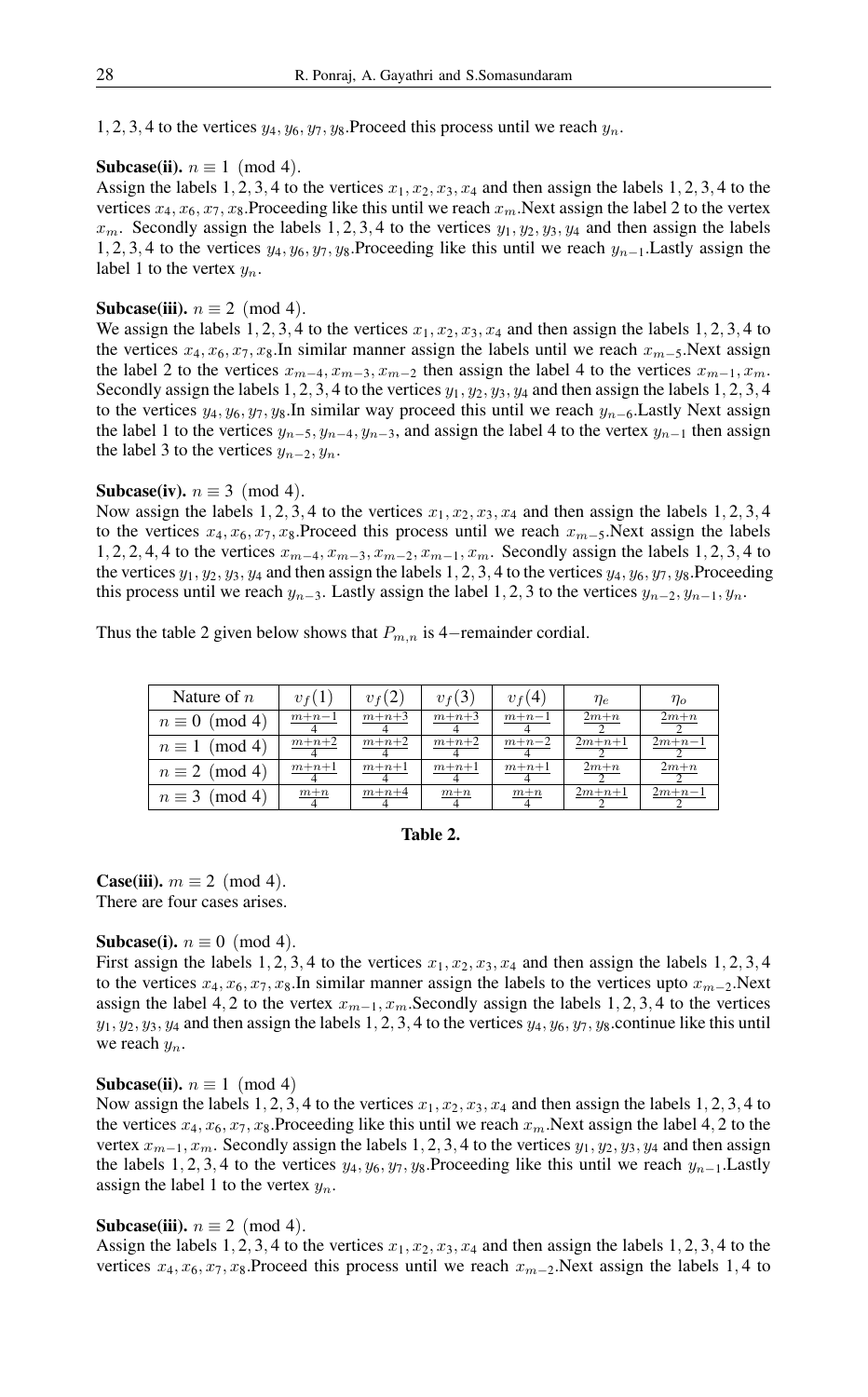the vertices  $x_{m-2}, x_{m-1}, x_m$ . Secondly assign the labels 1, 2, 3, 4 to the vertices  $y_1, y_2, y_3, y_4$  and then assign the labels 1, 2, 3, 4 to the vertices  $y_4, y_6, y_7, y_8$ . continuing this process until we reach  $y_{n-2}$ . Lastly assign the label 2, 3 to the vertices  $y_{n-1}, y_n$ .

#### **Subcase(iv).**  $n \equiv 3 \pmod{4}$

We assign the labels 1, 2, 3, 4 to the vertices  $x_1, x_2, x_3, x_4$  and then assign the labels 1, 2, 3, 4 to the vertices  $x_4, x_6, x_7, x_8$ .Proceed like this until we reach  $x_{m-2}$ .Next assign the labels 4, 2 to the vertices  $x_{m-1}, x_m$ . Secondly assign the labels 1, 2, 3, 4 to the vertices  $y_1, y_2, y_3, y_4$  and then assign the labels 1, 2, 3, 4 to the vertices  $y_4$ ,  $y_6$ ,  $y_7$ ,  $y_8$ .Proceeding this process until we reach  $y_{n-3}$ . Lastly assign the label 3, 2, 1 to the vertices  $y_{n-2}, y_{n-1}, y_n$ .

Thus the table 3 given below shows that  $P_{m,n}$  is 4−remainder cordial.

| Nature of $n$           | $v_f(1)$ | $v_f(2)$ | $v_f(3)$ | $v_{f}(4)$ | $\eta_e$  | $\eta_o$ |
|-------------------------|----------|----------|----------|------------|-----------|----------|
| (mod 4)<br>$n\equiv 0$  | $m+n-2$  | $m+n+2$  | $m+n+2$  | $m+n+2$    | $2m+n$    | $2m+n$   |
| (mod 4)<br>$n \equiv 1$ | $m+n+1$  | $m+n+1$  | $m+n+1$  | $m+n+1$    | $2m+n+1$  | $2m+n-1$ |
| $n \equiv 2 \pmod{4}$   | $m+n$    | $m+n$    | $m+n+4$  | $m+n$      | $2m+n$    | $2m+n$   |
| (mod 4)<br>$n \equiv 3$ | $m+n-1$  | $m+n+3$  | $m+n+3$  | $m+n-1$    | $2m+n-11$ | $2m+n+1$ |

# Table 3.

**Case(iv).**  $m \equiv 3 \pmod{4}$ . There are four cases arises.

## Subcase(i).  $n \equiv 0 \pmod{4}$ .

First assign the labels 1, 2, 3, 4 to the vertices  $x_1, x_2, x_3, x_4$  and then assign the labels 1, 2, 3, 4 to the vertices  $x_4, x_6, x_7, x_8$ .Proceeding like this until we reach  $x_{m-3}$ .Next assign the labels 2, 2, 4 to the vertices  $x_{m-2}, x_{m-1}, x_m$ . Secondly assign the labels 1, 2, 3, 4 to the vertices  $y_1, y_2, y_3, y_4$ and then assign the labels 1, 2, 3, 4 to the vertices  $y_4$ ,  $y_6$ ,  $y_7$ ,  $y_8$ . Proceeding like this until we reach  $y_{n-4}$ . Finally assign the labels to 3, 4, 1, 1 to the vertices  $y_{n-3}$ ,  $y_{n-2}$ ,  $y_{n-1}$ ,  $y_n$ .

## Subcase(ii). $n \equiv 1 \pmod{4}$ .

Now assign the labels 1, 2, 3, 4 to the vertices  $x_1, x_2, x_3, x_4$  and then assign the labels 1, 2, 3, 4 to the vertices  $x_4, x_6, x_7, x_8$ .Proceed this pattern until we reach  $x_{m-3}$ .Next assign the labels 2, 2, 4 to the vertices  $x_{m-2}, x_{m-1}, x_m$ . Secondly assign the labels 1, 2, 3, 4 to the vertices  $y_1, y_2, y_3, y_4$ and then assign the labels 1, 2, 3, 4 to the vertices  $y_4, y_6, y_7, y_8$ . Proceeding this until we reach  $y_{n-1}$ . Lastly assign the label 1 to the vertex  $y_n$ .

## Subcase(iii).  $n \equiv 2 \pmod{4}$ .

Assign the labels 1, 2, 3, 4 to the vertices  $x_1, x_2, x_3, x_4$  and then assign the labels 1, 2, 3, 4 to the vertices  $x_4, x_6, x_7, x_8$ .In similar pattern assign the labels until we reach  $x_{m-3}$ . Next assign the labels 2, 2, 4 to the vertices  $x_{m-2}, x_{m-1}, x_m$ . Secondly assign the labels 1, 2, 3, 4 to the vertices  $y_1, y_2, y_3, y_4$  and then assign the labels 1, 2, 3, 4 to the vertices  $y_4, y_6, y_7, y_8$ . This similar pattern is repeated until we reach  $y_{n-2}$ . Lastly assign the label 3, 1 to the vertices  $y_{n-1}, y_n$ .

## Subcase(iv).  $n \equiv 3 \pmod{4}$ .

We assign the labels 1, 2, 3, 4 to the vertices  $x_1, x_2, x_3, x_4$  and then assign the labels 1, 2, 3, 4 to the vertices  $x_4, x_6, x_7, x_8$ . Continuing like this until we reach  $x_{m-3}$ . Next assign the labels 1, 2, 4, to the vertices  $x_{m-2}, x_{m-1}, x_m$  Secondly assign the labels 1, 2, 3, 4 to the vertices  $y_1, y_2, y_3, y_4$ and then assign the labels 1, 2, 3, 4 to the vertices  $y_4$ ,  $y_6$ ,  $y_7$ ,  $y_8$ . Continue this process until we reach  $y_{n-3}$ . Lastly assign the label 1, 2, 3 to the vertices  $y_{n-2}$ ,  $y_{n-1}$ ,  $y_n$ .

Thus the table 4 given below shows that  $P_{m,n}$  is 4–remainder cordial.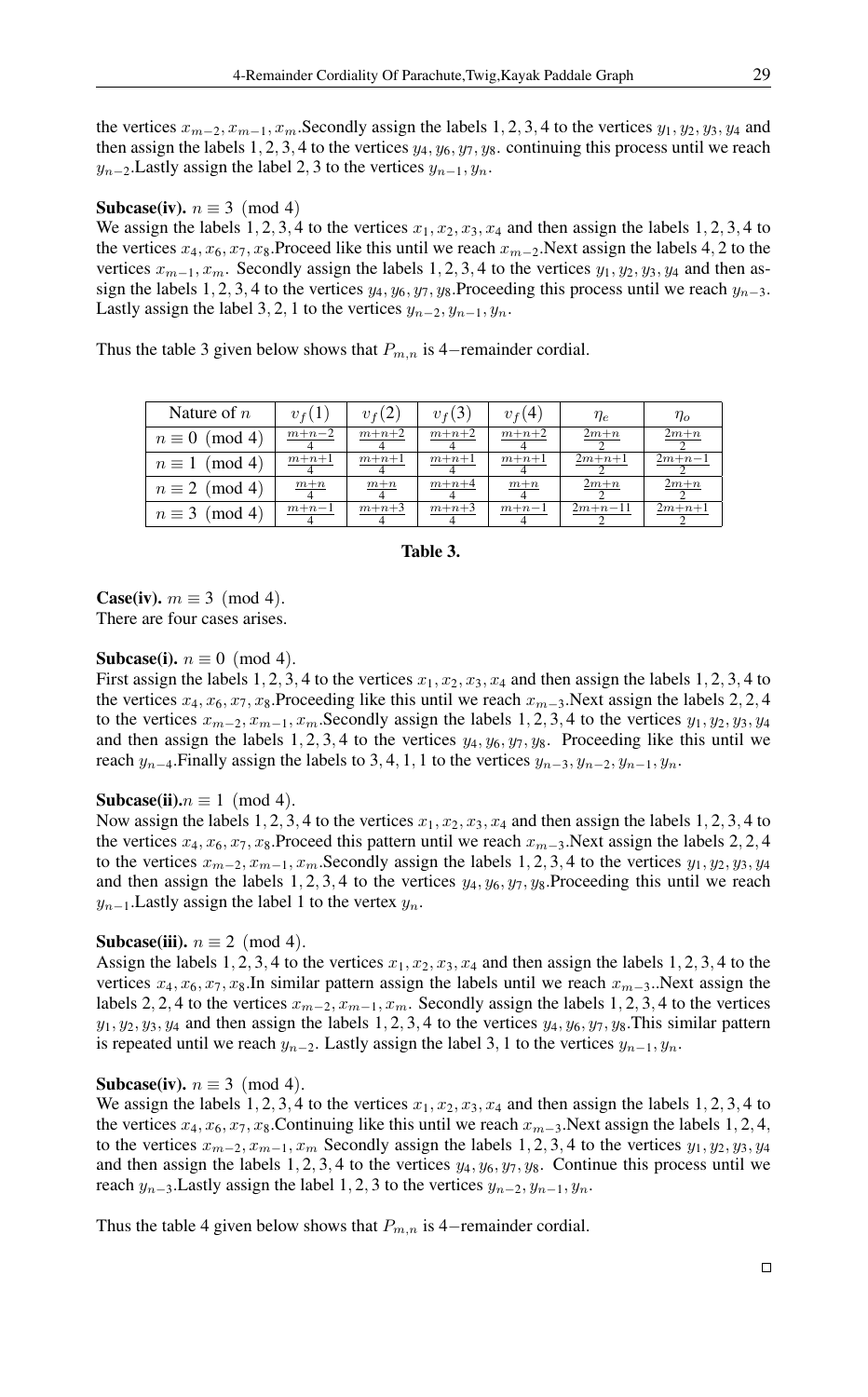| Nature of $n$          | $v_f(1)$ | $v_f(2)$ | $v_f(3)$ | $v_f(4)$ | $\eta_e$ | $\eta_{o}$ |
|------------------------|----------|----------|----------|----------|----------|------------|
| (mod 4)<br>$n\equiv 0$ | $m+n+1$  | $m+n+1$  | $m+n+1$  | $m+n+1$  | $2m+n$   | $2m+n$     |
| $n \equiv 1 \pmod{4}$  | $m+n$    | $m+n+4$  | $m+n$    | $m+n$    | $2m+n+1$ | $2m+n-1$   |
| $n \equiv 2 \pmod{4}$  | $m+n-1$  | $m+n+3$  | $m+n+3$  | $m+n-1$  | $2m+n$   | $2m+n$     |
| $n \equiv 3 \pmod{4}$  | $m+n+2$  | $m+n+2$  | $m+n+2$  | $m+n-2$  | $2m+n+1$ | $2m+n-1$   |

## Table 4.

#### **Theorem 4.2.** *The Twig*  $TW(P_n)$  *is* 4*-remainder cordial for all*  $n \geq 3$ *.*

*Proof.* Let  $V(TW(P_n)) = \{u_i, v_j, w_j : 1 \le i \le n, 1 \le j \le n-2\}$  and  $E(TW(P_n)) = \{u_iui + 1, v_iu_{i+1}, w_iu_{i+1} \}$  $,$ There are four cases arises.

#### **Case(i).**  $n \equiv 0 \pmod{4}$

First assign the labels 1, 2, 3, 4 to the vertices  $u_1, u_2, u_3, u_4$  and assign the labels 1, 2, 3, 4 to the vertices  $u_5, u_6, u_7, u_8$ . Proceeding this manner until we reach  $u_n$ . Secondly assign the labels 1, 2, 3, 4 to the vertices  $v_1, v_2, v_3, v_4$  and assign the labels 1, 2, 3, 4 to the vertices  $v_5, v_6, v_7, v_8$ . Proceed this pattern until we reach  $v_{n-4}$  then assign the labels 1, 2 to the vertices  $v_{n-3}$ ,  $v_{n-2}$ .Lastly assign the labels 1, 2, 3, 4 to the vertices  $w_1, w_2, w_3, w_4$  and assign the labels 1, 2, 3, 4 to the vertices  $w_5, w_6, w_7, w_8$ . Proceeding like this until we reach  $w_{n-4}$  then assign the labels 4, 3 to the vertices  $w_{n-3}, w_{n-2}$ .

#### **Case(ii).**  $n \equiv 1 \pmod{4}$ .

Now assign the labels 1, 2, 3, 4 to the vertices  $u_1, u_2, u_3, u_4$  and assign the labels 1, 2, 3, 4 to the vertices  $u_5, u_6, u_7, u_8$ . In similar manner assign the labels until we reach  $u_{n-1}$  then assign the label 4 to the vertex  $u_n$ . Secondly assign the labels 1, 2, 3, 4 to the vertices  $v_1, v_2, v_3, v_4$  and assign the labels 1, 2, 3, 4 to the vertices  $v_5$ ,  $v_6$ ,  $v_7$ ,  $v_8$ .Continuing like this until we reach  $v_{n-5}$  then assign the labels 1, 2, 3 to the vertices  $v_{n-4}, v_{n-3}, v_{n-2}$ . Lastly assign the labels 1, 2, 3, 4 to the vertices  $w_1, w_2, w_3, w_4$  and assign the labels 1, 2, 3, 4 to the vertices  $w_5, w_6, w_7, w_8$ . Repeating like this until we reach  $w_{n-5}$  then assign the labels 2, 4, 1 to the vertices  $w_{n-4}, w_{n-3}, w_{n-2}$ .

#### **Case(iii).**  $n \equiv 2 \pmod{4}$ .

We assign the labels 1, 2, 3, 4 to the vertices  $u_1, u_2, u_3, u_4$  and assign the labels 1, 2, 3, 4 to the vertices  $u_5, u_6, u_7, u_8$ .Proceed this pattern until we reach  $u_{n-2}$  then assign the label 4, 2 to the vertex  $u_{n-1}, u_n$ . Secondly assign the labels 1, 2, 3, 4 to the vertices  $v_1, v_2, v_3, v_4$  and assign the labels 1, 2, 3, 4 to the vertices  $v_5$ ,  $v_6$ ,  $v_7$ ,  $v_8$ .Repeat this pattern until we reach  $v_{n-2}$ .Lastly assign the labels 1, 2, 3, 4 to the vertices  $w_1, w_2, w_3, w_4$  and assign the labels 1, 2, 3, 4 to the vertices  $w_5, w_6, w_7, w_8$ .Proceed like this until we reach  $w_{n-6}$  then assign the labels 2, 4, 1, 3 to the vertices  $w_{n-5}$ ,  $w_{n-4}$ ,  $w_{n-3}$ ,  $w_{n-2}$ .

#### **Case(iv).**  $n \equiv 3 \pmod{4}$ .

Assign the labels 1, 2, 3, 4 to the vertices  $u_1, u_2, u_3, u_4$  and assign the labels 1, 2, 3, 4 to the vertices  $u_5, u_6, u_7, u_8$ . In similar manner assign the labels until we reach  $u_{n-3}$  then assign the label 4, 2, 3 to the vertex  $u_{n-2}, u_{n-1}, u_n$ . Secondly assign the labels 1, 2, 3, 4 to the vertices  $v_1, v_2, v_3, v_4$ and assign the labels 1, 2, 3, 4 to the vertices  $v_5$ ,  $v_6$ ,  $v_7$ ,  $v_8$ . Continuing like this until we reach  $v_{n-3}$  then assign the label 1 to the vertex  $v_{n-2}$ . Lastly assign the labels 1, 2, 3, 4 to the vertices  $w_1, w_2, w_3, w_4$  and assign the labels 1, 2, 3, 4 to the vertices  $w_5, w_6, w_7, w_8$ . Continue this proces until we reach  $w_{n-7}$  then assign the labels 2, 4, 3, 1, 3 to the vertices  $w_{n-6}$ ,  $w_{n-5}$ ,  $w_{n-4}$ ,  $w_{n-3}$ ,  $w_{n-2}$ .

Thus the table 5 given below shows that  $TW(P_n), n \geq 3$  is 4-remainder cordial.

 $\Box$ 

**Theorem 4.3.** *The Kayak Paddale*  $KP(n, n, n)$  *is* 4−*remainder cordial for all*  $n \geq 3$ *.* 

*Proof.* Now describe the vertex labeling as follows. There are four cases arises. **Case(i).**  $n \equiv 0 \pmod{4}$ 

First assign the labels 4, 3, 2, 1 to the vertices  $x_1, x_2, x_3, x_4$  and then assign the labels 4, 3, 2, 1 to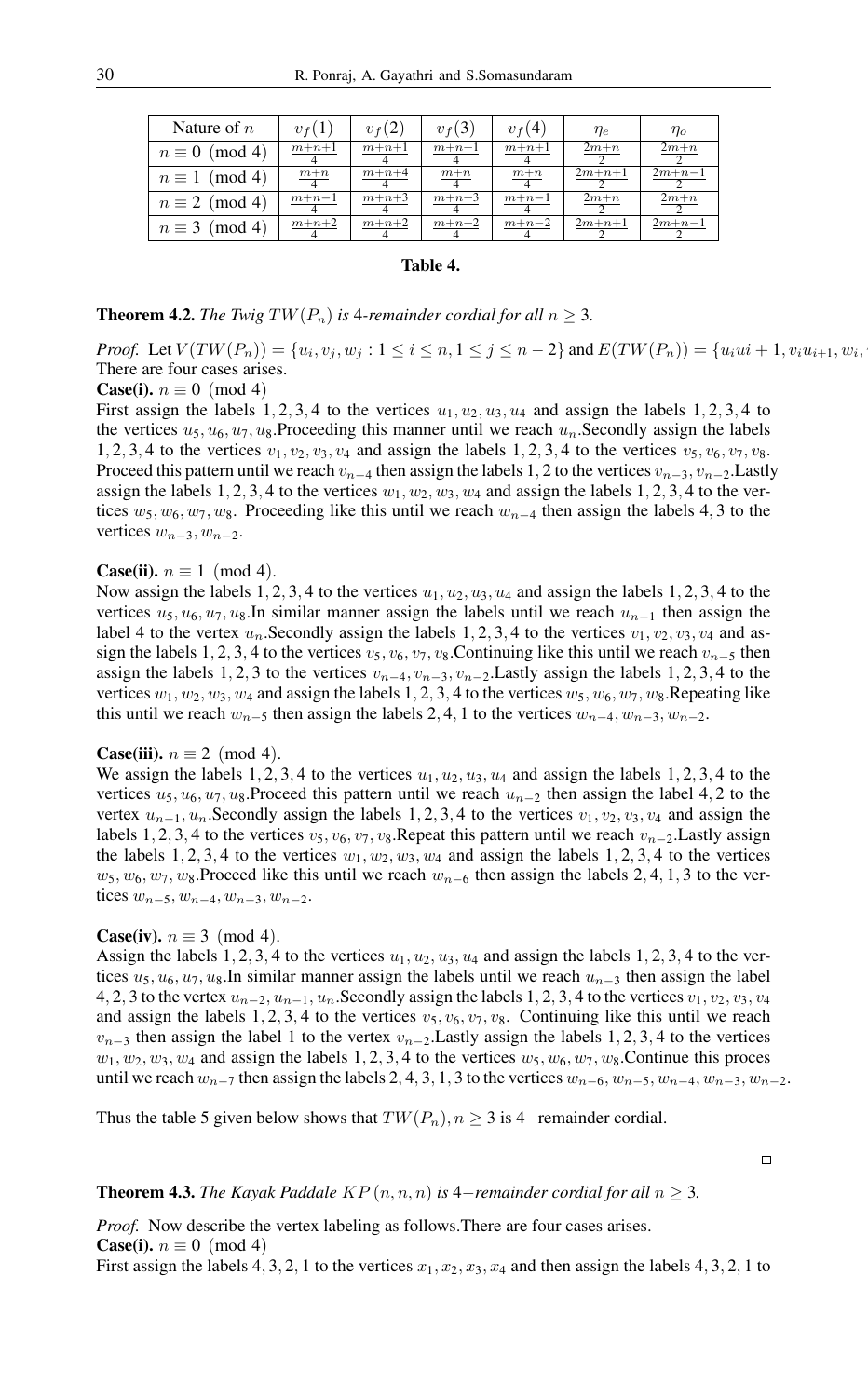| Nature of $n$         | $v_f(1)$ | $v_{\rm f}(2)$ | $v_f(3)$ | $v_f(4)$ | $\eta_e$ | $\eta_{o}$ |
|-----------------------|----------|----------------|----------|----------|----------|------------|
| $n \equiv 0 \pmod{4}$ | $3n-4$   | $3n-4$         | $3n-4$   | $3n-4$   | $3n-4$   | $3n-6$     |
| $n \equiv 1 \pmod{4}$ | $3n-3$   | $3n-3$         | $3n - 7$ | $3n-3$   | $3n-5$   | $3n - 5$   |
| $n \equiv 2 \pmod{4}$ | $3n-6$   | $3n-2$         | $3n-6$   | $3n-2$   | $3n-4$   | $3n-6$     |
| $n \equiv 3 \pmod{4}$ | $3n-5$   | $3n - 5$       | $3n-1$   | $3n - 5$ | $3n-5$   | $3n - 5$   |

## Table 5.

the vertices  $x_5, x_6, x_7, x_8$ .In similar manner assign the labels 4, 3, 2, 1 to the vertices  $x_{n-3}, x_{n-2}, x_{n-1}, x_n$ .Secondly assign the labels to the vertices  $z_i(1 \leq i \leq n)$  as in  $x_i(1 \leq i \leq n)$ . Finally assign the labels 1, 2, 3, 4 to the vertices  $y_2, y_3, y_4, y_5$  and then assign the labels 1, 2, 3, 4 to the vertices  $y_6, y_7, y_8, y_9$ .Repeat this process until we reach  $y_{n-4}$ , then assign the labels 2, 4, 3 to the vertices  $y_{n-3}, y_{n-2}, y_{n-1}$ .

## **Case(ii).**  $n \equiv 1 \pmod{4}$ .

Now assign the labels 4, 3, 2, 1 to the vertices  $x_1, x_2, x_3, x_4$  and then assign the labels 4, 3, 2, 1 to the vertices  $x_5, x_6, x_7, x_8$ .In similar pattern assign the labels 4, 3, 2, 1 to the vertices  $x_{n-4}, x_{n-3}, x_{n-2}, x_{n-1}$ . Sec assign the labels to the vertices  $z_i(1 \le i \le n-1)$  as in  $x_i(1 \le i \le n-1)$ . Next assign the labels 1, 2, 3, 4 to the vertices  $y_2, y_3, y_4, y_5$  and then assign the labels 1, 2, 3, 4 to the vertices  $y_6, y_7, y_8, y_9$ .Proceeding like this until we reach  $y_{n-5}$ , then assign the labels 2, 4, 3, 1 to the vertices  $y_{n-4}, y_{n-3}, y_{n-2}, y_{n-1}$ . Finally assign the label 3 to the vertex  $x_n$  and assign the label 1 to the vertex  $z_n$ .

## **Case(iii).**  $n \equiv 2 \pmod{4}$ .

we assign the labels 4, 3, 2, 1 to the vertices  $x_1, x_2, x_3, x_4$  and then assign the labels 4, 3, 2, 1 to the vertices  $x_5, x_6, x_7, x_8$ . In similar pattern way assign the labels 4, 3, 2, 1 to the vertices  $x_{n-5}, x_{n-4}, x_{n-3}, x_{n-2}$ . Secondly assign the labels to the vertices  $z_i(1 \le i \le n-2)$  as in  $x_i(1 \le i \le n-2)$ . Next assign the labels 1, 2, 3, 4 to the vertices  $y_2, y_3, y_4, y_5$  and then assign the labels 4, 3, 2, 1 to the vertices  $y_6, y_7, y_8, y_9$ .Proceed this pattern until we reach  $y_{n-6}$ , then assign the labels 3, 2, 4, 1, 3 to the vertices  $y_{n-5}$ ,  $y_{n-4}$ ,  $y_{n-3}$ ,  $y_{n-2}$ ,  $y_{n-1}$ . Finally assign the label 4, 3 to the vertices  $x_{n-1}, x_n$  and assign the label 1, 2 to the vertices  $z_{n-1}, z_n$ .

#### **Case(iv).**  $n \equiv 3 \pmod{4}$ .

Assign the labels 4, 3, 2, 1 to the vertices  $x_1, x_2, x_3, x_4$  and then assign the labels 4, 3, 2, 1 to the vertices  $x_5, x_6, x_7, x_8$ . In similar way assign the labels 4, 3, 2, 1 to the vertices  $x_{n-6}, x_{n-5}, x_{n-4}, x_{n-3}$ . Secondly assign the labels to the vertices  $z_i(1 \le i \le n-3)$  as in  $x_i(1 \le i \le n-3)$ . Next assign the labels 1, 2, 3, 4 to the vertices  $y_2$ ,  $y_3$ ,  $y_4$ ,  $y_5$  and then assign the labels 1, 2, 3, 4 to the vertices  $y_6, y_7, y_8, y_9$ .Proceeding like this until we reach  $y_{n-3}$ . Finally assign the label 1, 2, 3 to the vertices  $x_{n-2}, x_{n-1}, x_n$  and assign the label 4, 1, 4 to the vertices  $z_{n-2}, z_{n-1}, z_n$ , then assign the label 3, 2 to the vertex  $y_{n-2}, y_{n-1}$ .

| Nature of $n$         | $v_f(1)$ | $v_{\rm f}(2)$ | $v_f(3)$ | $v_{\rm f}(4)$ | $\eta_e$ | $\eta_{o}$   |
|-----------------------|----------|----------------|----------|----------------|----------|--------------|
| $n \equiv 0 \pmod{4}$ | $3n-4$   | $\frac{3n}{2}$ | 3n       | 3n             | 3n       | $rac{3n}{2}$ |
| $n \equiv 1 \pmod{4}$ | $3n+1$   | $3n-3$         | $3n+1$   | $3n-3$         | $3n+1$   | $3n-1$       |
| $n \equiv 2 \pmod{4}$ | $3n-2$   | $3n-2$         | $3n+2$   | $3n-2$         | 3n       | $rac{3n}{2}$ |
| $n \equiv 3 \pmod{4}$ | $3n-1$   | $3n-1$         | $3n-1$   | $3n-1$         | $3n+1$   | $3n-1$       |

Thus the table 6 given below shows that  $KP(n, n, n)$  is 4−remainder cordial.

# Table 6.

 $\Box$ 

**Theorem 4.4.** *The Kayak Paddale*  $KP(m, n, l)$  *is* 4– *remainder cordial if*  $m \geq 3, n \geq 3, l \geq 1$ *and among any of them are congruent modulo* 4 *while the other may assume any values other*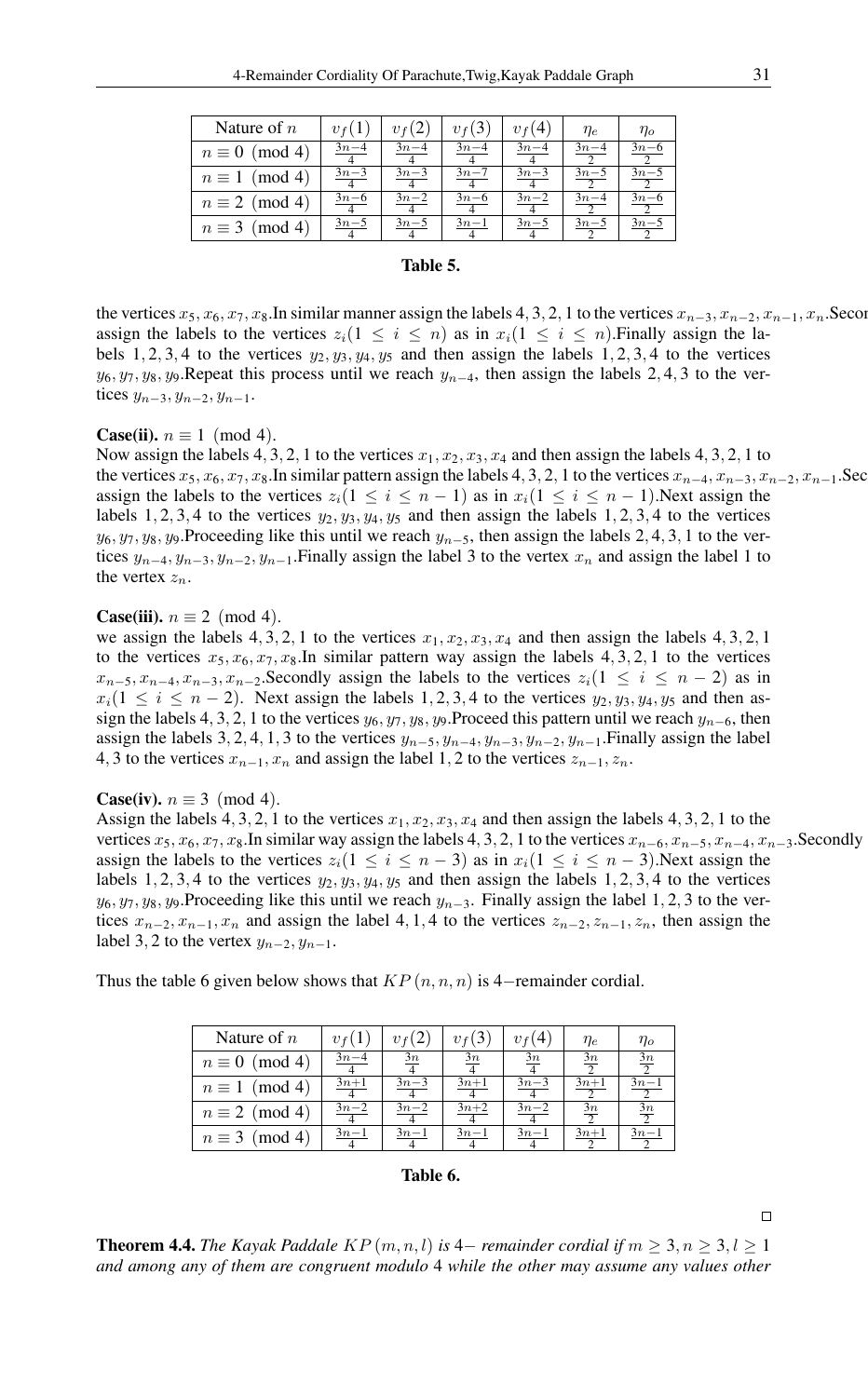*than those of the other two.*

*Proof.* Now we describe the vertex labeling as follows. There are 12 cases arises.

**Case(i).**  $m \equiv 0 \pmod{4}$ ,  $n \equiv 0 \pmod{4}$ .

First assign the labels 4, 3, 2, 1 to the vertices  $x_1, x_2, x_3, x_4$  and assign the labels 4, 3, 2, 1 to the vertices  $x_5, x_6, x_7, x_8$ . Proceed this process until we reach  $x_m$ . Next assign the labels to the vertices  $y_i(2 \le i \le l-1)$  and  $z_i(1 \le i \le n)$ . There are three cases arises.

## **Subcase(i).**  $l \equiv 1 \pmod{4}$ .

Now we assign the labels 1, 2, 3, 4 to the vertices  $y_2, y_3, y_4, y_5$  and assign the labels 1, 2, 3, 4 to the vertices  $y_6, y_7, y_8, y_9$ .Proceeding like this until we reach  $y_{l-1}$ . Finally assign the labels to the vertices  $z_i(1 \leq i \leq n)$  as in  $x_i(1 \leq i \leq m)$ .

## **Subcase(ii).**  $l \equiv 2 \pmod{4}$ .

Now assign the labels 1, 2, 3, 4 to the vertices  $y_2, y_3, y_4, y_5$  and assign the labels 1, 2, 3, 4 to the vertices  $y_6, y_7, y_8, y_9$ .Continuing this process until we reach  $y_{1-2}$  and assign the label 3 to the vertex  $y_{l-1}$ . Finally assign the labels to the vertices  $z_i(5 \le i \le n)$  as in  $x_i(5 \le i \le m)$  and assign the labels 2, 4, 3, 1 to the vertices  $z_1$ ,  $z_2$ ,  $z_3$ ,  $z_4$ .

## **Subcase(iii).**  $l \equiv 3 \pmod{4}$ .

We assign the labels 1, 2, 3, 4 to the vertices  $y_2$ ,  $y_3$ ,  $y_4$ ,  $y_5$  and assign the labels 1, 2, 3, 4 to the vertices  $y_6, y_7, y_8, y_9$ . Continue this pattern until we reach  $y_{1-3}$  and assign the label 2, 3 to the vertex  $y_{l-2}, y_{l-1}$ . Finally assign the labels to the vertices  $z_i(1 \le i \le n)$  as in  $x_i(1 \le i \le m)$ .

Thus the table 7 given below shows that  $KP(m, n, l)$  is 4-remainder cordial.

| Nature of $l$         | $v_f(1)$  | $v_f(2)$  | $v_{f}(3)$ | $v_f(4)$  | $\eta_e$  | $\eta_{o}$ |
|-----------------------|-----------|-----------|------------|-----------|-----------|------------|
| $l \equiv 1 \pmod{4}$ | $m+n+l-1$ | $m+n+l-1$ | $m+n+l-1$  | $m+n+l-1$ | $m+n+l-1$ | $m+n+l+1$  |
| $l \equiv 2 \pmod{4}$ | $m+n+l-2$ | $m+n+l-2$ | $m+n+l+2$  | $m+n+l-2$ | $m+n+l$   | $m+n+l$    |
| $l \equiv 3 \pmod{4}$ | $m+n+l-3$ | $m+n+l+1$ | $m+n+l+1$  | $m+n+l-3$ | $m+n+l-1$ | $m+n+l+1$  |

## Table 7.

**Case(ii).**  $m \equiv 0 \pmod{4}$ ,  $l \equiv 0 \pmod{4}$ .

First assign the labels 4, 3, 2, 1 to the vertices  $x_1, x_2, x_3, x_4$  and assign the labels 4, 3, 2, 1 to the vertices  $x_5, x_6, x_7, x_8$ . Proceed this pattern until we reach  $x_m$  Also assign the labels 1, 2, 3, 4 to the vertices  $y_2, y_3, y_4, y_5$  and assign the labels 1, 2, 3, 4 to the vertices  $y_6, y_7, y_8, y_9$ . Proceed this manner until we reach  $y_{l-4}$  and assign the label 1, 2, 3 to the vertex  $y_{l-3}$ ,  $y_{l-2}$ ,  $y_{l-1}$ .Next assign the labels to the vertices  $z_i(1 \le i \le n)$ . There are three cases arises.

## **Subcase(i).**  $n \equiv 1 \pmod{4}$ .

Finally assign the labels to the vertices  $z_i(1 \leq i \leq n-1)$  as in  $x_i(1 \leq i \leq m)$  and assign the label 4 to the vertex  $z_n$ .

Subcase(ii).  $n \equiv 2 \pmod{4}$ . Next assign the labels to the vertices  $z_i(1 \le i \le n-2)$  as in  $x_i(1 \le i \le m)$  and assign the label 3, 4 to the vertex  $z_{n-1}, z_n$ .

## Subcase(iii).  $n \equiv 3 \pmod{4}$ .

Next assign the labels to the vertices  $z_i(1 \le i \le n-3)$  as in  $x_i(1 \le i \le m)$  and assign the label 1, 4, 3 to the vertex  $z_{n-2}, z_{n-1}, z_n$ .

Thus the table 8 given below shows that  $KP(m, n, l)$  is 4−remainder cordial.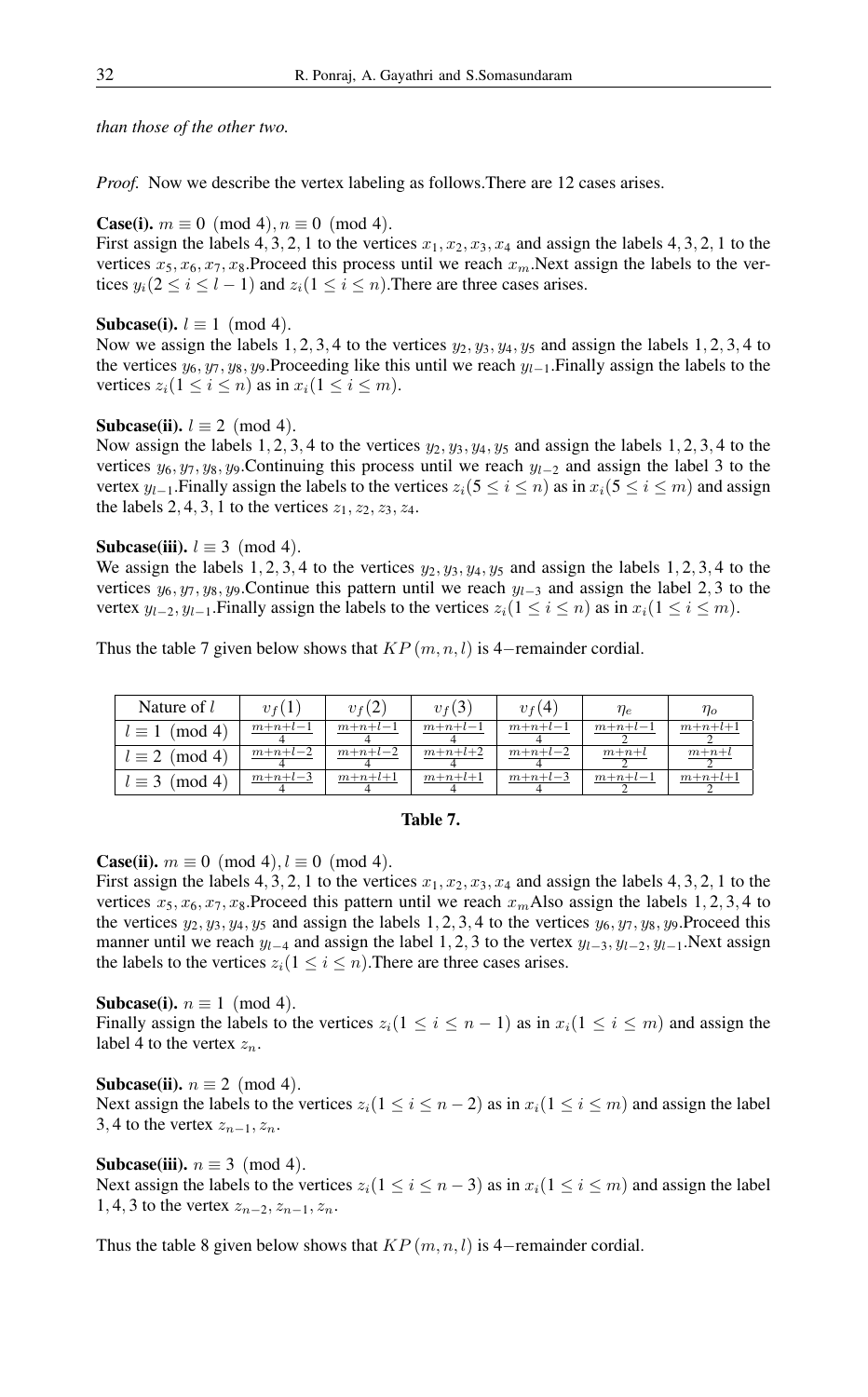| Nature of $n$         | $v_f(1)$  | $v_f(2)$  | $v_f(3)$  | $v_f(4)$  | $\eta_e$  | $\eta_{o}$ |
|-----------------------|-----------|-----------|-----------|-----------|-----------|------------|
| $n \equiv 1 \pmod{4}$ | $m+n+l-1$ | $m+n+l-1$ | $m+n+l-1$ | $m+n+l-1$ | $m+n+l+1$ | $m+n+l-1$  |
| $n \equiv 2 \pmod{4}$ | $m+n+l-2$ | $m+n+l-2$ | $m+n+l+2$ | $m+n+l-2$ | $m+n+l$   | $m+n+l$    |
| $n \equiv 3 \pmod{4}$ | $m+n+l+1$ | $m+n+l-3$ | $m+n+l+1$ | $m+n+l-3$ | $m+n+l-1$ | $m+n+l+1$  |

## Table 8.

**Case(iii).**  $m \equiv 1 \pmod{4}$ ,  $n \equiv 0 \pmod{4}$ ,  $l \equiv 0 \pmod{4}$ . First as in case(ii), assign the labels to the vertices  $x_i(1 \leq i \leq m)$  like as  $z_i(1 \leq i \leq n)$  and  $z_i(1 \le i \le n)$  like as  $x_i(1 \le i \le m)$ . Finally assign the labels to the vertices  $y_i(1 \le i \le l-1)$ as in case(ii).

Thus the table 8 given below shows that  $KP(m, n, l)$  is 4−remainder cordial.

## **Case(iv).**  $m \equiv 1 \pmod{4}$ ,  $n \equiv 1 \pmod{4}$ .

First assign the labels 4, 3, 2, 1 to the vertices  $x_1, x_2, x_3, x_4$  and assign the labels 4, 3, 2, 1 to the vertices  $x_5, x_6, x_7, x_8$ .Proceed this process until we reach  $x_{m-1}$ . Secondly assign the labels to the vertices  $z_i(1 \le i \le n-1)$  as in  $x_i(1 \le i \le m-1)$ . Next assign the labels to the vertices  $y_i(2 \le i \le l-1)$ . There are three cases arises.

## **Subcase(i).**  $l \equiv 0 \pmod{4}$ .

Now we assign the labels 1, 2, 3, 4 to the vertices  $y_2, y_3, y_4, y_5$  and assign the labels 1, 2, 3, 4 to the vertices  $y_6, y_7, y_8, y_9$ .Proceeding like this until we reach  $y_{1-4}$ . Finally assign the labels 1, 2, 3 to the vertices  $y_{l-3}$ ,  $y_{l-2}$ ,  $y_{l-1}$  and then assign the label 3 to the vertex  $x_m$  and 4 to the vertex  $z_n$ .

## Subcase(ii).  $l \equiv 2 \pmod{4}$ .

We assign the labels 1, 2, 3, 4 to the vertices  $y_2$ ,  $y_3$ ,  $y_4$ ,  $y_5$  and assign the labels 1, 2, 3, 4 to the vertices  $y_6, y_7, y_8, y_9$  continuously assign this labels until we reach  $y_{1-2}$  and assign the label 3 to the vertex  $y_{l-1}$ . Finally assign the label 2 to the vertex  $x_m$  and 4 to the vertex  $z_n$ .

## Subcase(iii).  $l \equiv 3 \pmod{4}$ .

Now assign the labels 1, 2, 3, 4 to the vertices  $y_2, y_3, y_4, y_5$  and assign the labels 1, 2, 3, 4 to the vertices  $y_6, y_7, y_8, y_9$ .Continue this process until we reach  $y_{l-3}$  and assign the label 4, 3 to the vertex  $y_{l-2}, y_{l-1}$ . Finally and then assign the label 2 to the vertex  $x_m$  and 1 to the vertex  $z_n$ .

Thus the table 9 given below shows that  $KP(m, n, l)$  is 4−remainder cordial.

| Nature of $l$         | $v_f(1)$  | $v_f(2)$  | $v_f(3)$  | $v_f(4)$  | $\eta_e$  | $\eta_{o}$ |
|-----------------------|-----------|-----------|-----------|-----------|-----------|------------|
| $l \equiv 0 \pmod{4}$ | $m+n+l-2$ | $m+n+l-2$ | $m+n+l+2$ | $m+n+l-2$ | $m+n+l$   | $m+n+l$    |
| $l \equiv 2 \pmod{4}$ | $m+n+l-4$ | $m+n+l$   | $m+n+l$   | $m+n+l$   | $m+n+l$   | $m+n+l$    |
| $l \equiv 3 \pmod{4}$ | $m+n+l-1$ | $m+n+l-1$ | $m+n+l-1$ | $m+n+l-1$ | $m+n+l-1$ | $m+n+l+1$  |



**Case(v).**  $m \equiv 1 \pmod{4}$ ,  $l \equiv 1 \pmod{4}$ .

First assign the labels 4, 3, 2, 1 to the vertices  $x_1, x_2, x_3, x_4$  and assign the labels 4, 3, 2, 1 to the vertices  $x_5, x_6, x_7, x_8$ . This pattern is repeated until we reach  $x_{m-1}$ . Also assign the labels 1, 2, 3, 4 to the vertices  $y_2, y_3, y_4, y_5$  and assign the labels 1, 2, 3, 4 to the vertices  $y_6, y_7, y_8, y_9$ . In similar manner assign the labels to the vetices upto  $y_{l-1}$  then assign the label 4 to the vertex  $x_m$ .Next assign the labels to the vertices  $z_i(1 \leq i \leq n)$ . There are three cases arises.

**Subcase(i).**  $n \equiv 0 \pmod{4}$ .

Finally assign the labels to the vertices  $z_i(1 \le i \le n)$  as in  $x_i(1 \le i \le m-1)$ .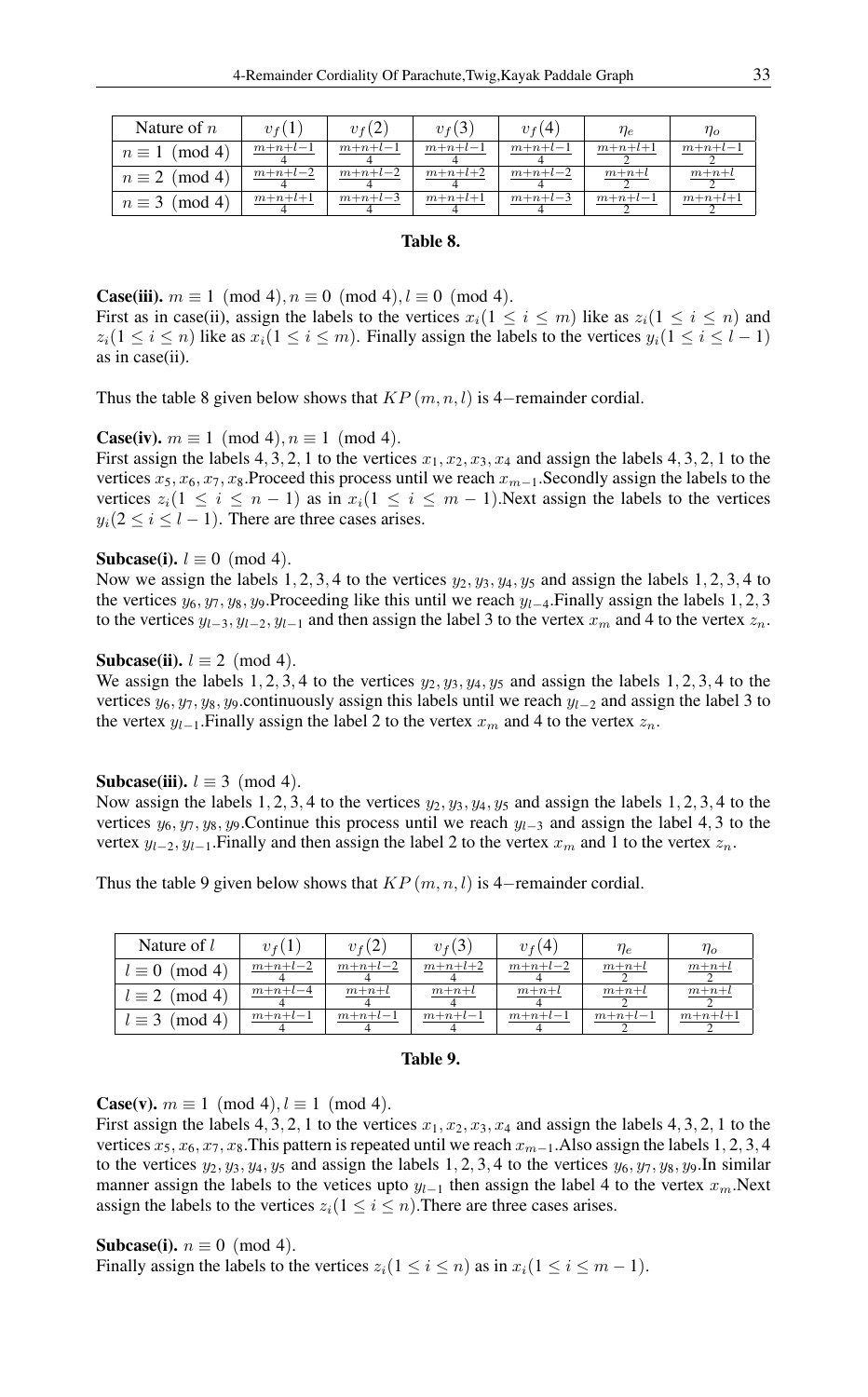# Subcase(ii).  $n \equiv 2 \pmod{4}$ .

Next assign the labels to the vertices  $z_i(1 \le i \le n-2)$  as in  $x_i(1 \le i \le m-1)$  and assign the label 2, 3 to the vertex  $z_{n-1}, z_n$ .

Subcase(iii).  $n \equiv 3 \pmod{4}$ . Next assign the labels to the vertices  $z_i(1 \le i \le n-3)$  as in  $x_i(1 \le i \le m-1)$  and assign the label 1, 2, 3 to the vertex  $z_{n-2}, z_{n-1}, z_n$ .

Thus the table 10 given below shows that  $KP(m, n, l)$  is 4−remainder cordial.

| Nature of $n$         | $v_f(1)$  | $v_f(2)$  | $v_f(3)$  | $v_f(4)$  | $\eta_e$  | $\eta_{o}$ |
|-----------------------|-----------|-----------|-----------|-----------|-----------|------------|
| $n \equiv 0 \pmod{4}$ | $m+n+l-2$ | $m+n+l-2$ | $m+n+l-2$ | $m+n+l+2$ | $m+n+l$   | $m+n+l$    |
| $n \equiv 2 \pmod{4}$ | $m+n+l-4$ | $m+n+l$   | $m+n+l$   | $m+n+l$   | $m+n+l$   | $m+n+l$    |
| $n \equiv 3 \pmod{4}$ | $m+n+l-1$ | $m+n+l-1$ | $m+n+l-1$ | $m+n+l-1$ | $m+n+l+1$ | $m+n+l-1$  |

## Table 10.

**Case(vi).**  $m \equiv 1 \pmod{4}$ ,  $n \equiv 1 \pmod{4}$ ,  $l \equiv 1 \pmod{4}$ .

First as in case(v), assign the labels to the vertices  $x_i(1 \leq i \leq m)$  like as  $z_i(1 \leq i \leq n)$  and  $z_i(1 \le i \le n)$  like as  $x_i(1 \le i \le m)$ . Finally assign the labels to the vertices  $y_i(1 \le i \le l-1)$  as in case(v).

Thus the table 10 given below shows that  $KP(m, n, l)$  is 4−remainder cordial.

**Case(vii).**  $m \equiv 2 \pmod{4}$ ,  $n \equiv 2 \pmod{4}$ .

First assign the labels 4, 3, 2, 1 to the vertices  $x_1, x_2, x_3, x_4$  and assign the labels 4, 3, 2, 1 to the vertices  $x_5, x_6, x_7, x_8$ .Proceed this manner until we reach  $x_{m-2}$ . Secondly assign the labels to the vertices  $z_i(1 \le i \le n-2)$  as in  $x_i(1 \le i \le m-2)$ . And assign the label 4, 3 to the vertices  $x_{m-1}$ ,  $x_m$  then assign the label 1, 2 to the vertices  $z_{n-1}$ ,  $z_n$ . Next assign the labels to the vertices  $y_i(2 \le i \le l-1)$ . There are three cases arises.

# Subcase(i).  $l \equiv 0 \pmod{4}$ .

Now assign the labels 1, 2, 3, 4 to the vertices  $y_2, y_3, y_4, y_5$  and assign the labels 1, 2, 3, 4 to the vertices  $y_6, y_7, y_8, y_9$ . This pattern is repeated until we reach  $y_{l-4}$ . Finally assign the labels 1, 2, 3 to the vertices  $y_{l-3}, y_{l-2}, y_{l-1}$ .

## **Subcase(ii).**  $l \equiv 1 \pmod{4}$ .

Assign the labels 1, 2, 3, 4 to the vertices  $y_2, y_3, y_4, y_5$  and assign the labels 1, 2, 3, 4 to the vertices  $y_6, y_7, y_8, y_9$ .Proceed this pattern until we reach  $y_{l-1}$ .

## **Subcase(iii).**  $l \equiv 3 \pmod{4}$ .

Finally assign the labels 1, 2, 3, 4 to the vertices  $y_2$ ,  $y_3$ ,  $y_4$ ,  $y_5$  and assign the labels 1, 2, 3, 4 to the vertices  $y_6, y_7, y_8, y_9$ .Proceeding like this until we reach  $y_{1-3}$  and assign the label 1, 2 to the vertex  $y_{l-2}, y_{l-1}$ .

Thus the table 11 given below shows that  $KP(m, n, l)$  is 4−remainder cordial.

#### **Case(viii).**  $m \equiv 2 \pmod{4}$ ,  $l \equiv 2 \pmod{4}$ .

First assign the labels 4, 3, 2, 1 to the vertices  $x_1, x_2, x_3, x_4$  and assign the labels 4, 3, 2, 1 to the vertices  $x_5, x_6, x_7, x_8$ .In similar manner assign the labels until we reach  $x_{m-2}$  then assign the labels 4, 3 to the vertices  $x_{m-1}, x_m$ . Also assign the labels 1, 2, 3, 4 to the vertices  $y_2, y_3, y_4, y_5$ and assign the labels 1, 2, 3, 4 to the vertices  $y_6, y_7, y_8, y_9$ . This pattern is repeated until we reach  $y_{l-2}$  then assign the label 2 to the vertex  $y_{l-1}$ .Next assign the labels to the vertices  $z_i(1 \leq i \leq j)$ n).There are three cases arises.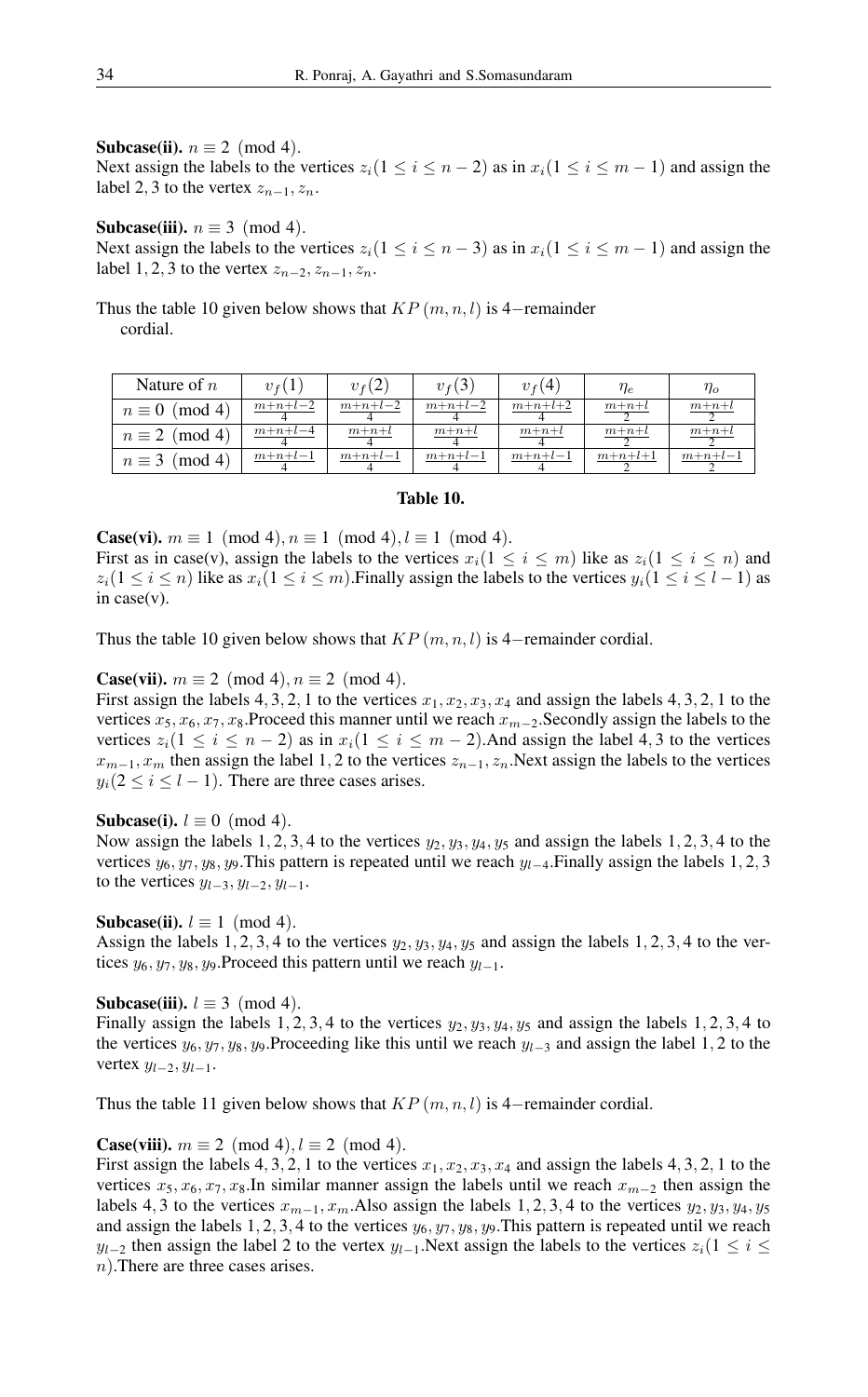| Nature of $l$          | $v_f(1)$  | $v_f(2)$  | $v_f(3)$  | $v_f(4)$  | $\eta_e$  | $\eta_o$  |
|------------------------|-----------|-----------|-----------|-----------|-----------|-----------|
| $l \equiv 0 \pmod{4}$  | $m+n+l$   | $m+n+l$   | $m+n+l$   | $m+n+l-4$ | $m+n+l$   | $m+n+l$   |
| (mod 4)<br>$l\equiv 1$ | $m+n+l-1$ | $m+n+l-1$ | $m+n+l-1$ | $m+n+l-1$ | $m+n+l+1$ | $m+n+l-1$ |
| $l \equiv 3 \pmod{4}$  | $m+n+l-3$ | $m+n+l+1$ | $m+n+l+1$ | $m+n+l-3$ | $m+n+l-1$ | $m+n+l+1$ |

## Table 11.

# Subcase(i).  $n \equiv 0 \pmod{4}$ .

Finally assign the labels to the vertices  $z_i(1 \le i \le n)$  as in  $x_i(1 \le i \le m-2)$ .

**Subcase(ii).**  $n \equiv 1 \pmod{4}$ .

Next assign the labels to the vertices  $z_i(1 \le i \le n-2)$  as in  $x_i(1 \le i \le m-2)$  and assign the label 1, 2 to the vertex  $z_{n-1}, z_n$ .

## Subcase(iii).  $n \equiv 3 \pmod{4}$ .

Next assign the labels to the vertices  $z_i(1 \le i \le n-3)$  as in  $x_i(1 \le i \le m-2)$  and assign the label 1, 2, 3 to the vertex  $z_{n-2}, z_{n-1}, z_n$ .

Thus the table 12 given below shows that  $KP(m, n, l)$  is 4−remainder cordial.

| Nature of $n$             | $v_f(1)$  | $v_f(2)$  | $v_f(3)$  | $v_{f}(4)$ | $\eta_e$  | $\eta_o$  |
|---------------------------|-----------|-----------|-----------|------------|-----------|-----------|
| $n \equiv 0 \pmod{4}$     | $m+n+l-4$ | $m+n+l$   | $m+n+l$   | $m+n+l$    | $m+n+l$   | $m+n+l$   |
| $\pmod{4}$<br>$n\equiv 1$ | $m+n+l-1$ | $m+n+l-1$ | $m+n+l-1$ | $m+n+l-1$  | $m+n+l+1$ | $m+n+l-1$ |
| $n \equiv 3 \pmod{4}$     | $m+n+l-3$ | $m+n+l+1$ | $m+n+l+1$ | $m+n+l-3$  | $m+n+l-1$ | $m+n+l+1$ |

# Table 12.

**Case(ix).**  $m \equiv 2 \pmod{4}$ ,  $n \equiv 2 \pmod{4}$ ,  $l \equiv 2 \pmod{4}$ . First as in case(viii), assign the labels to the vertices  $x_i(1 \le i \le m)$  like as  $z_i(1 \le i \le n)$  and  $z_i(1 \le i \le n)$  like as  $x_i(1 \le i \le m)$ . Finally assign the labels to the vertices  $y_i(1 \le i \le l-1)$  as in case(viii).

Thus the table 12 given below shows that  $KP(m, n, l)$  is 4−remainder cordial.

# **Case(x).**  $m \equiv 3 \pmod{4}$ ,  $n \equiv 3 \pmod{4}$ .

First assign the labels 4, 3, 2, 1 to the vertices  $x_1, x_2, x_3, x_4$  and assign the labels 4, 3, 2, 1 to the vertices  $x_5, x_6, x_7, x_8$ .Proceeding this pattern until we reach  $x_{m-3}$ .Secondly assign the labels to the vertices  $z_i(1 \le i \le n-3)$  as in  $x_i(1 \le i \le m-3)$ . Next assign the labels to the vertices  $y_i(2 \le i \le l-1)$ . There are three cases arises.

# **Subcase(i).**  $l \equiv 0 \pmod{4}$ .

Now assign the labels 1, 2, 3, 4 to the vertices  $y_2, y_3, y_4, y_5$  and assign the labels 1, 2, 3, 4 to the vertices  $y_6, y_7, y_8, y_9$  continuing this manner until we reach  $y_{l-4}$ . Finally assign the labels 2, 3, 4 to the vertices  $y_{l-3}, y_{l-2}, y_{l-1}$ . And assign the label 1, 4, 3 to the vertices  $x_{m-3}, x_{m-1}, x_m$  then assign the label 2, 3, 1 to the vertices  $z_{n-2}, z_{n-1}, z_n$ .

## **Subcase(ii).**  $l \equiv 1 \pmod{4}$ .

Now we assign the labels 1, 2, 3, 4 to the vertices  $y_2, y_3, y_4, y_5$  and assign the labels 1, 2, 3, 4 to the vertices  $y_6, y_7, y_8, y_9$ . Repeat this pattern until we reach  $y_{l-1}$ . And assign the label 1, 2, 3 to the vertices  $x_{m-3}, x_{m-1}, x_m$  then assign the label 2, 3, 4 to the vertices  $z_{n-2}, z_{n-1}, z_n$ .

## Subcase(iii).  $l \equiv 2 \pmod{4}$ .

Finally assign the labels 1, 2, 3, 4 to the vertices  $y_2, y_3, y_4, y_5$  and assign the labels 1, 2, 3, 4 to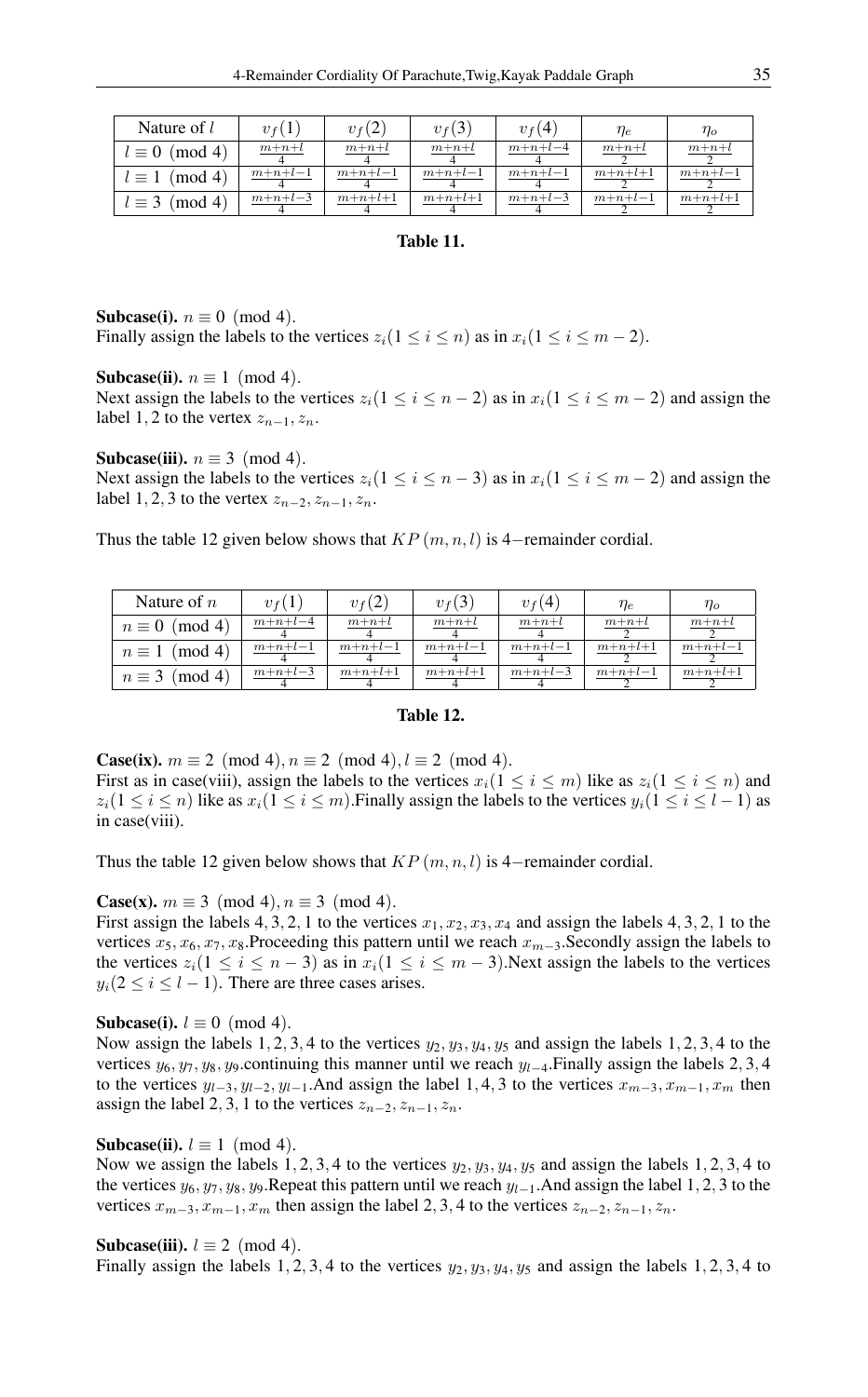the vertices  $y_6, y_7, y_8, y_9$ . This pattern is repeated until we reach  $y_{1-2}$  and assign the label 1 to the vertex  $y_{l-1}$ . And assign the label 1, 2, 3 to the vertices  $x_{m-3}, x_{m-1}, x_m$  then assign the label 2, 3, 4 to the vertices  $z_{n-2}, z_{n-1}, z_n$ .

Thus the table 13 given below shows that  $KP(m, n, l)$  is 4−remainder cordial.

| Nature of $l$          | $v_f(1)$  | $v_{f}(2)$ | $v_f(3)$  | $v_f(4)$  | $\eta_e$  | $\eta_o$  |
|------------------------|-----------|------------|-----------|-----------|-----------|-----------|
| $l \equiv 0 \pmod{4}$  | $m+n+l-2$ | $m+n+l-2$  | $m+n+l+2$ | $m+n+l-2$ | $m+n+l$   | $m+n+l$   |
| (mod 4)<br>$l\equiv 1$ | $m+n+l-3$ | $m+n+l+1$  | $m+n+l+1$ | $m+n+l-3$ | $m+n+l-1$ | $m+n+l+1$ |
| $l \equiv 2 \pmod{4}$  | $m+n+l$   | $m+n+l$    | $m+n+l$   | $m+n+l-4$ | $m+n+l$   | $m+n+l$   |

## Table 13.

**Case(xi).**  $m \equiv 3 \pmod{4}, l \equiv 3 \pmod{4}$ .

First assign the labels 4, 3, 2, 1 to the vertices  $x_1, x_2, x_3, x_4$  and assign the labels 4, 3, 2, 1 to the vertices  $x_5, x_6, x_7, x_8$ .Proceed this pattern until we reach  $x_{m-3}$ .Also assign the labels 1, 2, 3, 4 to the vertices  $y_2, y_3, y_4, y_5$  and assign the labels 1, 2, 3, 4 to the vertices  $y_6, y_7, y_8, y_9$ . Proceed this pattern until we reach  $y_{l-3}$ . Next assign the labels to the vertices  $z_i(1 \le i \le n)$ . There are three cases arises.

## Subcase(i).  $n \equiv 0 \pmod{4}$

Now assign the labels to the vertices  $z_i(1 \le i \le n)$  as in  $x_i(1 \le i \le m-3)$  and assign the label 2, 3, 4 to the vertices  $x_{m-3}, x_{m-1}, x_m$ . Finally assign the labels 1, 3 to the vertices  $y_{l-2}, y_{l-1}$ .

## Subcase(ii).  $n \equiv 1 \pmod{4}$

Next assign the labels to the vertices  $z_i(1 \le i \le n-1)$  as in  $x_i(1 \le i \le m-3)$  and assign the label 3 to the vertex  $z_n$ .Finally assign the label 1, 2, 3 to the vertices  $x_{m-3}, x_{m-1}, x_m$  and then assign the labels 2, 4 to the vertices  $y_{l-2}, y_{l-1}$ .

## Subcase(iii).  $n \equiv 2 \pmod{4}$ .

Next assign the labels to the vertices  $z_i(1 \le i \le n-2)$  as in  $x_i(1 \le i \le m-3)$  and assign the label 4, 3 to the vertex  $z_{n-1}, z_n$ . Finally assign the label 1, 2, 3 to the vertices  $x_{m-3}, x_{m-1}, x_m$ and then assign the labels 2, 4 to the vertices  $y_{l-2}$ ,  $y_{l-1}$ 

Thus the table 14 given below shows that  $KP(m, n, l)$  is 4−remainder cordial.

| Nature of $n$         | $v_f(1)$  | $v_f(2)$  | $v_f(3)$  | $v_f(4)$  | $\eta_e$  | $\eta_o$  |
|-----------------------|-----------|-----------|-----------|-----------|-----------|-----------|
| $n \equiv 0 \pmod{4}$ | $m+n+l-2$ | $m+n+l-2$ | $m+n+l+2$ | $m+n+l-2$ | $m+n+l$   | $m+n+l$   |
| $n \equiv 1 \pmod{4}$ | $m+n+l-3$ | $m+n+l+1$ | $m+n+l+1$ | $m+n+l-3$ | $m+n+l+1$ | $m+n+l-1$ |
| $n \equiv 2 \pmod{4}$ | $m+n+l-4$ | $m+n+l$   | $m+n+l$   | $m+n+l$   | $m+n+l$   | $m+n+l$   |

# Table 14.

**Case(xii).**  $m \equiv 3 \pmod{4}$ ,  $n \equiv 3 \pmod{4}$ ,  $l \equiv 3 \pmod{4}$ .

First as in case(xi), assign the labels to the vertices  $x_i(1 \leq i \leq m)$  like as  $z_i(1 \leq i \leq n)$  and  $z_i(1 \le i \le n)$  like as  $x_i(1 \le i \le m)$ . Finally assign the labels to the vertices  $y_i(1 \le i \le l-1)$ as in case(xi).

Thus the table 14 given below shows that  $KP(m, n, l)$  is 4−remainder cordial.

## $\Box$

# <span id="page-10-0"></span>References

[1] Gallian, J.A., A Dynamic survey of graph labeling, *The Electronic Journal of Combinatorics.*, 19, (2016).